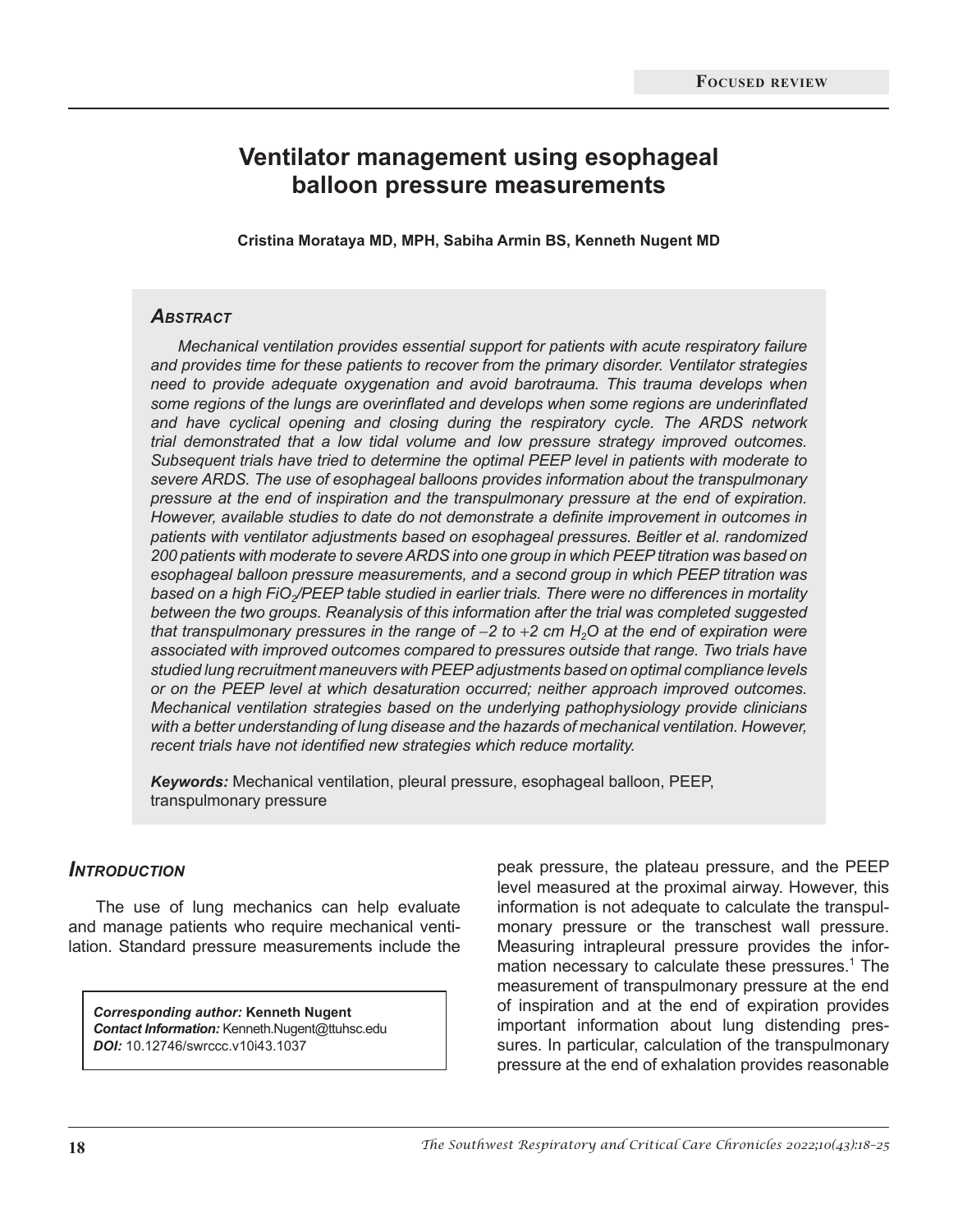conjecture regarding the possibility that regions of the lung are collapsing at the end of exhalation because there is inadequate distending pressure. In this circumstance, there will be cyclical opening and closing of airways which has the potential to cause lung injury and aggravate the underlying pathology associated with the current problem requiring mechanical ventilation. This leads to the important question of how to measure intrapleural pressures.

Intrapleural pressure is not a uniform pressure throughout the thoracic space.<sup>1</sup> It depends on the patient's position, the location in the pleural space, elastic recoil of the lung, elastic recoil of the chest wall, and other external factors, including the presence of pleural effusions and increases in intra-abdominal pressure secondary to obesity and or intra-abdominal processes, such as ascites. For example, a patient with significant ascites and increased intra-abdominal pressure has this pressure transmitted into the pleural space which increases pleural pressure. Consequently, some regions of the thorax in that patient will have positive intrapleural pressures throughout the respiratory cycle, especially at the end of exhalation. This promotes collapse of lung regions and creates regions of ventilation perfusion-mismatch resulting in hypoxemia.

In experimental models, intrapleural pressure has been measured with small catheters and with sensors placed in the pleural space, an approach not possible in patients.<sup>1</sup> The intra-esophageal pressure provides a reasonable estimate of the intrapleural pressure, especially in the mid lung zone. In patients in the supine position, the intrapleural pressure is likely lower or more negative in nondependent superior regions of the lung and is more positive or less negative in dependent inferior regions of the lung. Consequently, intra-esophageal pressure does not adequately reflect the intrapleural pressures throughout the thorax in patients in the supine position on mechanical ventilation. In addition, this pressure is increased by the weight of the mediastinum and heart on the esophagus. With advances in ventilator technology, it is possible to connect esophageal balloons to the ventilator to calculate intra-esophageal pressure and use that information to calculate transpulmonary pressures and transthoracic wall pressures.<sup>2</sup>

# *Clinical studies*

### *PEEP adjustments using esophageal balloons to measure intrapleural pressure*

Beitler et al. randomized 200 patients with moderate to severe ARDS into either a "treatment" group in which PEEP titration was based on esophageal balloon pressure measurements or a "control" group in which PEEP titration was based on a high  $FiO<sub>2</sub>/PEEP$  table studied in earlier trials. $3$  These two groups of patients had a median age of 58 and 57.5 years and median APACHE 2 scores of 27 and 28, respectively. Baseline pressure measurements in the esophagus at the end of inspiration were 19 and 18 cm  $H<sub>2</sub>O$  and 16 and 15 cm  $H<sub>2</sub>O$  at the end of expiration in the two groups. The transpulmonary pressures were 8 and 9 cm  $H_2O$ at the end of inspiration and 0 and  $-1$  cm  $H_2O$  at the end of expiration. After initiation of ventilator management by protocol, the PEEP level was increased by a mean of 3 cm  $H<sub>2</sub>O$  in the esophageal pressure guided group and by a mean of 3 cm  $H_2O$  in the empiric FiO<sub>2</sub>/ PEEP group. In the esophageal pressure group, PEEP was increased by up to 20 cm  $H<sub>2</sub>O$  and decreased by as much as 12 cm  $H<sub>2</sub>O$  after the first adjustments. In the group managed using an empiric  $FiO<sub>2</sub>/PEEP$  table, PEEP was increased by as much as 13 cm  $H_2O$  and decreased by as much as  $5 \text{ cm H}_2\text{O}$ . In the esophageal pressure guided group, the highest PEEP was 36 cm  $H<sub>2</sub>O$ . In the empiric FiO<sub>2</sub>/PEEP table group, the maximum PEEP level was limited to 24 cm  $H_2O$ .

Over the first 7 days of management, there were no differences in any pressure measurements between the two groups. There were no significant differences between the two groups in the primary outcome, which was a combination of death and days free from mechanical ventilation through day 28. Mortality and the number of ventilator-free days were not different between the two groups. Patients in the esophageal pressure guided PEEP group were less likely to receive rescue therapy than patients in the empiric high  $FiO_2/PEEP$ table group. There were no differences in shock-free days through day 28, and there were no differences in barotrauma or acute kidney injury. The authors concluded that this study does not support the use of esophageal pressure guided PEEP titration in patients with moderate to severe ARDS. By trial design, prone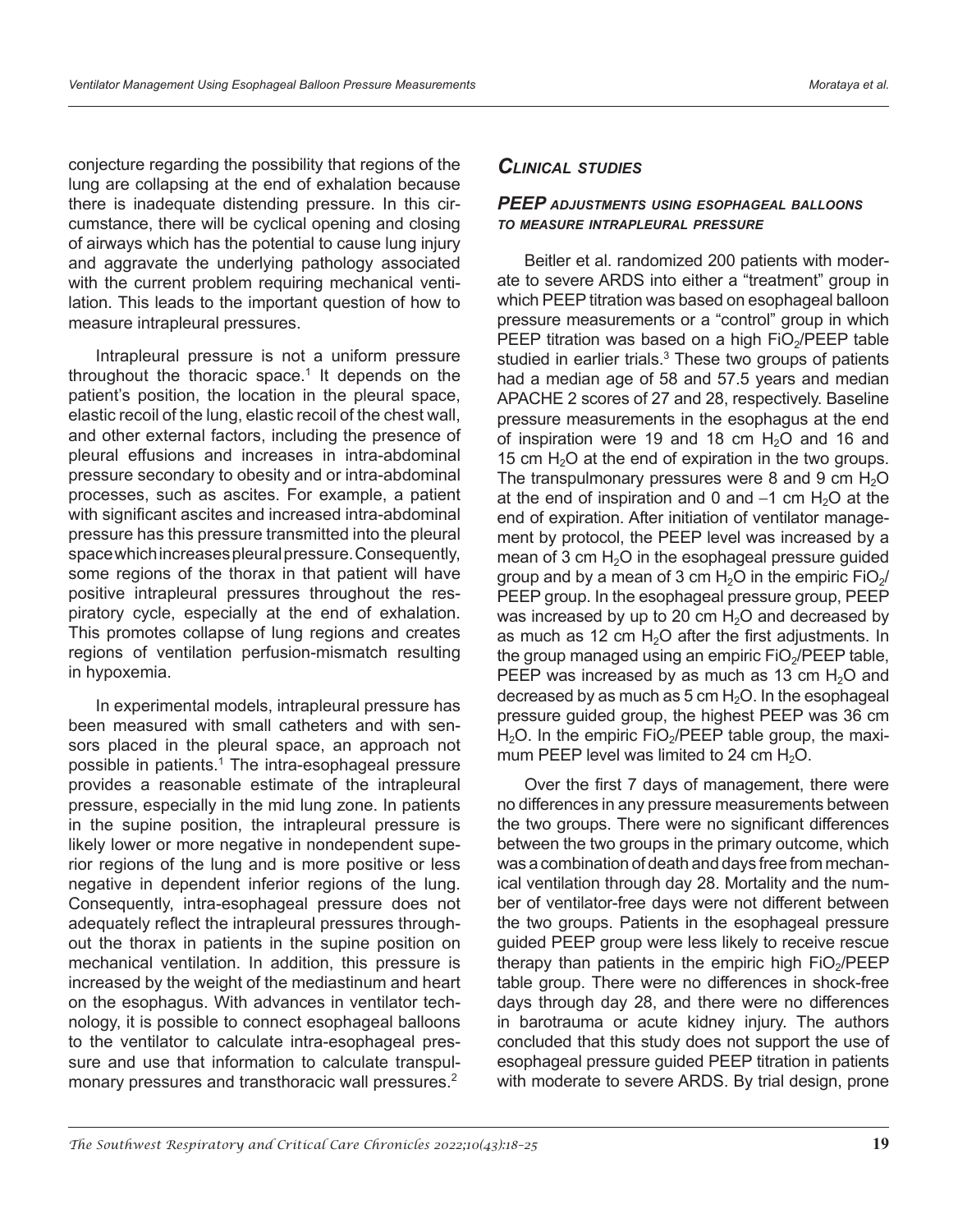positioning was prohibited in this study unless it was used as a rescue therapy.

These investigators reanalyzed this trial by splitting the patients into two cohorts, based on the median APACHE 2 score which was  $27.5<sup>4</sup>$  At the baseline, these two cohorts had similar  $PaO<sub>2</sub>/FiO<sub>2</sub>$  ratios, tidal volumes, respiratory rates, PEEP levels, plateau pressures, driving pressure, and esophageal pressures. The patients in the high APACHE 2 score cohort required vasopressors more frequently at baseline. Patients with low APACHE 2 scores had improved survival when ventilator adjustments were made using the esophageal pressure guided PEEP protocol. In the patients with high APACHE 2 scores, survival improved but not significantly in the group managed with a high empiric high  $FiO<sub>2</sub>/PEEP$  table. Patients in the low APACHE 2 score cohort had more ventilator-free days when managed by the esophageal pressure guided protocol. Patients in the high APACHE cohort had more ventilator-free days and more shock-free days when managed by the empirical high  $FiO<sub>2</sub>/PEEP$  table.

When the entire cohort was analyzed based on end-expiratory transpulmonary pressures averaged over the first three days, patients with an end expiratory pressure  $\pm 2$  cm H<sub>2</sub>O had improved survival. This analysis suggests that patients with a lower severity of illness have improved outcomes when PEEP levels are based adjusted based on esophageal pressure measurements. More importantly, adjusting the transpulmonary pressure at the end of expiration to a range of  $-2$  to  $+2$  cm  $H<sub>2</sub>O$  appears to result in better survival than pressures outside this range. These observations suggest that an optimal transpulmonary pressure at the end of expiration both improves gas exchange and limits the potential for barotrauma and may improve the hemodynamic status and reduce shock.

Dianti et al. used a systematic review and network meta-analysis to analyze the association of PEEP and lung recruitment strategies with mortality in acute respiratory distress syndrome.<sup>5</sup> The comparisons included a lower PEEP strategy, a higher PEEP strategy without lung recruitment, a higher PEEP strategy with a brief lung recruitment, and a higher PEEP strategy with prolonged lung recruitment, and an esophageal pressure guided strategy. This analysis indicated

that a higher PEEP strategy without lung recruitment resulted in better survival than a lower PEEP strategy. In none of these comparisons did an esophageal pressure guided strategy reduce mortality.

### *PEEP adjustments using alternative techniques*

Cavalcanti et al. compared outcomes in a study of 1010 patients with moderate to severe ARDS using either lung recruitment and titrated positive endexpiratory pressure or low PEEP on mortality.<sup>6</sup> These investigators used lung recruitment with an additional PEEP level of 25 cm  $H<sub>2</sub>O$  for 1 minute, then 35 cm  $H<sub>2</sub>O$  for 1 minute, and then 45 cm  $H<sub>2</sub>O$  for 2 minutes. They used decremental titration with the PEEP level starting at 23 cm  $H<sub>2</sub>O$  in a volume-controlled mode of ventilation. They decreased PEEP by 3 cm  $H<sub>2</sub>O$  down to 11 cm  $H<sub>2</sub>O$  and measured static respiratory system compliance to determine the optimal pressure. The PEEP level associated with the best compliance  $+2$  cm  $H<sub>2</sub>O$  was then considered the optimal PEEP. This was followed by a new recruitment in pressure-controlled ventilation at 45 cm  $H<sub>2</sub>O$  for 2 minutes. After 3 episodes of cardiac arrest using this approach, they changed the protocol to lower levels of PEEP for shorter periods of time. The mortality in the experimental group was 55.3%, and mortality in the control low PEEP group was  $49.3\%$  (P = 0.041). In addition, the experimental group had a decreased number of ventilator-free days, an increased risk of pneumothorax, and an increased risk of barotrauma. Consequently, this study indicated that routine use of lung recruitment maneuver and PEEP titration did not improve outcomes.

Hodgson et al. used the lung recruitment protocol in which patients were placed on PEEP at 20 cm  $H_2O$ , then 30 cm  $H_2O$ , and then to 40 cm  $H_2O$  for 2 minutes at each step.<sup>7</sup> This was followed by a decrease in PEEP levels from 25 cm  $H_2O$  by 2.5 cm  $H_2O$  intervals for 3 minutes at each step until the peripheral  $O<sub>2</sub>$  saturation decreased by 2% or more. The patients were then placed on a PEEP level that was 2.5 cm  $H_2O$ higher than the level at which they had desaturation. The study included 115 patients but was stopped earlier than expected because of a publication of study by Cavalcanti et al.<sup>6</sup> There was no difference in the mean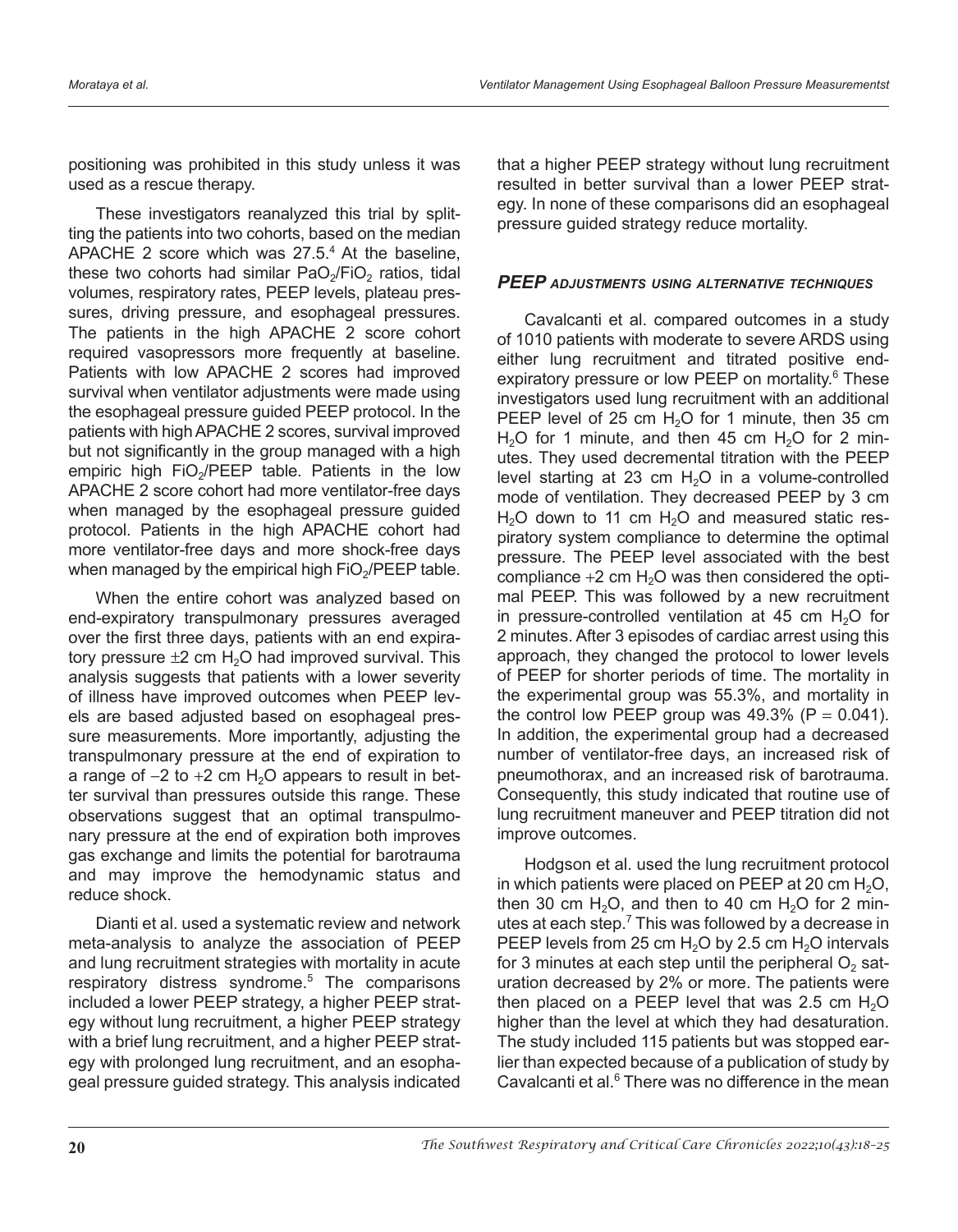number of ventilator-free days between the groups treated with the recruitment strategy and the group treated with protective ventilation. There was also no difference in mortality or the frequency of barotrauma. The experimental group did have an increase in the number of new cardiac arrhythmias.

These 2 studies used the lung recruitment maneuvers to recover atelectatic zones and then PEEP titration to maintain recruitment through two different strategies to determine the optimal PEEP level. One involves determining the best lung compliance, and the other involved determine in a PEEP level at which desaturation occurred. Neither study demonstrated any significant benefit using lung recruitment maneuvers. The one study did report an increased mortality rate in these patients, but the explanation for these adverse outcomes is uncertain. It is possible that higher PEEP levels result in adverse hemodynamic effects or results in increased barotrauma and lung injury.

Due to operator-dependent issues and technicalities, such as the proper placement of the esophageal catheter and the difficulty of obtaining accurate measurements in patients with/without multiorgan failure, with/without severe ARDS, or in prone versus supine positions, esophageal manometry to guide PEEP management is used in few ICUs and often on a case by case basis. $8-13$  Some investigators have developed air-filled esophageal catheters without a balloon (instead using a disposable catheter that allows reproducible esophageal pressures) to facilitate minimally invasive, inexpensive, and rapidly available means of promoting this technique for ventilator management.<sup>14,15</sup> The Pleural Pressure Working Group (PLUG) continues to work on consolidating knowledge on esophageal pressure measurements and suggesting how these measurements could be used to monitor mechanical ventilation in critically ill patients. Currently, there are nine clinical trials investigating the use of esophageal balloon catheters listed on ClinicalTrials.gov (Clinical Trials on Esophageal Balloon Catheters). Only seven trials are active and are being conducted in various countries; these trials are focused on specific patient subgroups to better understand ventilation strategies in patients with chest wall disease, obesity, intra-abdominal hypertension,

or undergoing abdominal surgeries. Two of the special situations are considered below.

# *Special circumstances*

## *Obesity*

Obese patients have decreased lung volumes, including total lung capacity, functional residual capacity, and vital capacity. Owens et al. measured esophageal pressure differences in sitting and supine positions in obese and non-obese subjects.<sup>16</sup> Twenty-five individuals with a body mass index (BMI)  $>$  25 kg/m<sup>2</sup> and 11 individuals with end  $<$  25 kg/m<sup>2</sup> were recruited. The average end-expiratory esophageal pressures sitting and supine were greater in the BMI  $> 25$  kg/m<sup>2</sup> group than the < 25 kg/m<sup>2</sup> group (sitting  $-0.1 \pm 2.1$  vs.  $-3.3 \pm 1.2$  cmH<sub>2</sub>O; supine  $9.3 \pm 3.3$  vs.  $6.9 \pm 2.8$  cmH<sub>2</sub>O, respectively). There were no differences in changes in the esophageal pressures when changing from a sitting to a supine position in the 2 groups.

Behazin et al. studied respiratory system mechanics in obese patients undergoing surgery by making pressure measurements prior to the surgical procedure.<sup>17</sup> The patients had been intubated, undergone general anesthesia, and had complete paralysis. These investigators estimated the pleural pressure by determining the airway pressure needed to start lung inflation. Therefore, this method estimates the lowest pleural pressure found in the chest at a relaxation volume. The threshold pressure needed to start inflation of the lung in obese patients ranged from 0.6 to 14 cm  $H<sub>2</sub>O$  and from 0.2 to 0.9 cm  $H<sub>2</sub>O$  in control patients. The esophageal pressure at relaxed lung volume ranged from 3 to 25.7 cm  $H_2O$  in obese patients and from 0.7 to 12.2 cm  $H_2O$  in control patients. In all subjects, there was a significant correlation between the esophageal pressure at a relaxed lung volume and the pressure needed to initiate ventilation. Gastric pressure in obese patients ranged from 6.7 to 17 cm  $H<sub>2</sub>O$ , and there was a good correlation between gastric pressure and esophageal pressure at end expiration and at end inspiration.

Chest wall compliance in obese patients with similar to control patients, but lung compliance was substantially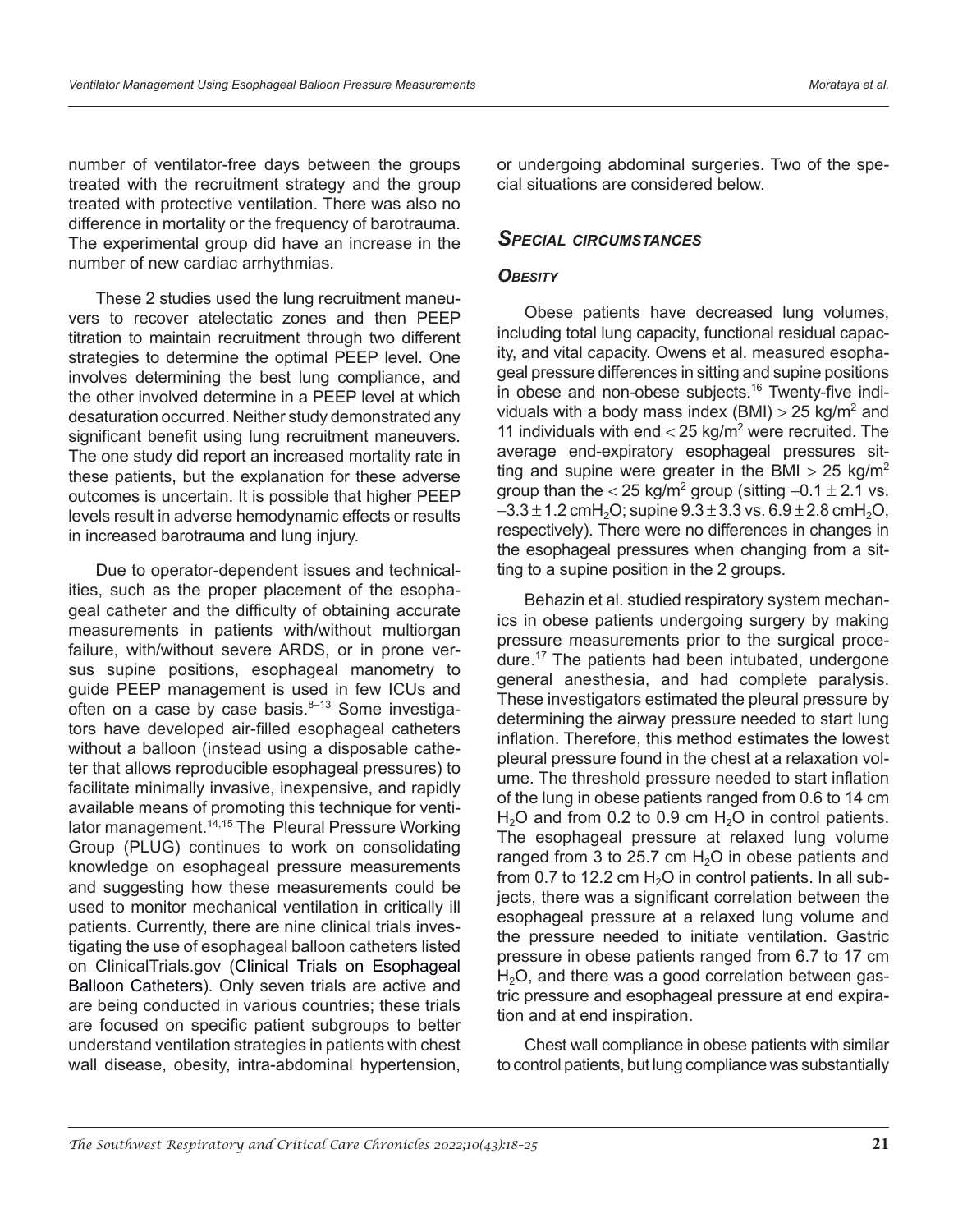lower in obese patients than in control patients. The BMI was positively correlated with lung elastance in all subjects. This analysis suggests that the effect of obesity on the chest wall largely involves mass loading, and that obesity does not change chest wall properties or compliance. The assumption that the initial pressure associated with the onset of a change in lung volume assumes that the pleural pressure is uniform throughout the thorax and that lung properties are uniform throughout the lung parenchyma. In fact, the intrapleural pressure depends on the location in the thorax and the position of the patient. In the supine position, the heart and mediastinum can compress the esophagus and increase the intra-esophageal pressure. In addition, the intrapleural pressure is more negative at the apex in the upright position and in the anterior region in the supine position. The opening pressure in collapsed airways also affects the pressure requirement to initiate changes in lung volume. However, regardless of these considerations, the intrapleural pressure in obese patients is higher than in normal control patients and in some patients can be extremely positive. In these severely obese patients, there was not a significant correlation between BMI and the pressure needed to initiate increases in lung volumes.

Mezidi et al. investigated transpulmonary pressure differences between obese and non-obese critically ill, mechanically ventilated COVID-19 patients.<sup>18</sup> Eight obese and seven non-obese patients in French university hospital intensive care units were included in the study. To obtain a positive expiratory transpulmonary pressure, obese patients required a PEEP  $\geq$  16 cm H<sub>2</sub>O; non-obese patients required a PEEP  $\geq$  10 cm H<sub>2</sub>O. Inspiratory transpulmonary pressure, driving transpulmonary pressure, plateau pressure, and respiratory system driving pressure were higher in non-obese patients with high PEEP ( $\geq$  18 cm H<sub>2</sub>O). Chest wall and lung elastances were not statistically different between the 2 groups.

Obi et al. randomized morbidly obese adults with tracheostomy requiring mechanical ventilation to either a strategy in which PEEP was adjusted using esophageal balloon pressures or was adjusted to obtain the best (highest) static compliance.<sup>19</sup> The adjustment with the esophageal balloon aimed to

have the end-expiratory transpulmonary pressure in the range of 0 to 5 cm  $H<sub>2</sub>O$ . The goal of the study was to determine the success rate of tracheostomy collar trials with the rationale was that the optimal PEEP level would minimize atelectasis. The median BMI in the esophageal balloon group was 68.4 kg/m<sup>2</sup>. The median BMI in the optimal compliance group was 73.9 kg/m<sup>2</sup>. Using esophageal balloons, PEEP was increased from 14 to 27 cm  $H_2O$ . Transpulmonary pressure increased from a mean value of  $-11.2$  cm  $H<sub>2</sub>O$  to a positive value of 0.7 cm  $H<sub>2</sub>O$ . In the group with the adjustments made based on optimal compliance, the PEEP was increased from 14 to 24 cm  $H_2O$ , and the static compliance increased from 36 ml/cm  $H<sub>2</sub>O$  to 67 ml/cm  $H<sub>2</sub>O$ .

There was no significant difference between the groups in the percentage of patients weaned by day 30. Eight patients were weaned in the esophageal balloon group, and nine patients were weaned in the optimal compliance group. Patients in the esophageal balloon group were weaned more quickly than those in the optimal compliance group. The reason for this result is not clear from this study, but it is possible that adjusting PEEP based on esophageal balloon pressures identifies optimal PEEP levels more quickly and reduces atelectasis more quickly. During these tracheostomy collar trials, the patient had a speaking valve in place to provide small amounts of intrinsic PEEP. The PEEP level used in this trial was high in both groups, and the final static compliance was high in both groups. There were no adverse effects associated with high PEEP levels. In both groups of pressure support level needed to provide ventilator support was significantly decreased after the PEEP adjustment.

In summary, these studies demonstrate that intrapleural pressures are higher in obese patients and that these patients likely require higher PEEP levels to prevent lung collapse at the end of exhalation.

### *Intra-abdominal hypertension*

Intra-abdominal hypertension (IAH, defined as a sustained increase in intra-abdominal pressure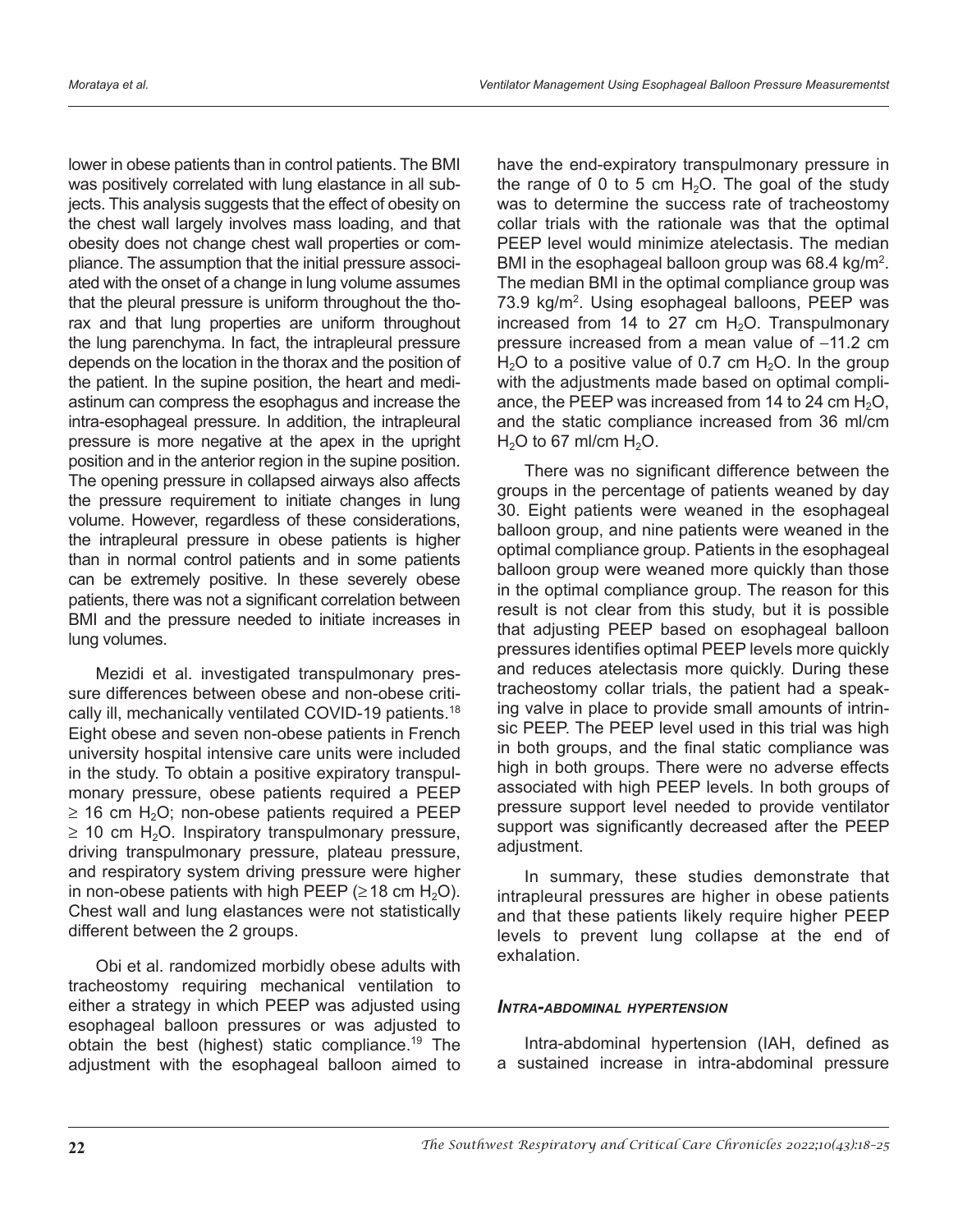$\geq$  12 mm Hg) affects organs in the abdominal cavity and outside the abdomen. Increased intra-abdominal pressure decreases cardiac output and venous return and increases cardiac pressures and affects lung mechanics mostly due to the cephalad movement of the diaphragm. The shift in the diaphragm decreases the end-expiratory volumes and lung compliance and increases dead-space ventilation. These changes can require increased levels of PEEP to maintain adequate ventilation.20–22 Higher PEEP levels are usually required in patients with IAH to reduce alveolar decruitment, but the best approach to PEEP titration in these patients is still under investigation. $20,22$ 

There is limited literature on the use of esophageal manometry to titrate PEEP levels in patients with IAH. One trial consisting of 60 people attempted to study esophageal pressures to guide PEEP settings in intubated patients with abdominal hypertension, but the results have not been formally published (ClinicalTrials.gov Identifier: NCT01825304). Kubiak et al. demonstrated that pigs with IAH produced by intraperitoneal  $CO<sub>2</sub>$  insufflation had a linear increase in plateau pressure with increases in intra-abdominal pressure, but no change in transpulmonary pressures calculated using the esophageal pressure as an estimate of intrapleural pressure.<sup>23</sup> These investigators concluded that using plateau pressures to make changes in ventilation may lead to underventilation in patients with intra-abdominal hypertension.

Ni et al. studied pigs with increased intra-abdominal pressure generated by nitrogen insufflation undergoing mechanical ventilation in the volume-assist mode and adjusted PEEP levels based on esophageal pressures.<sup>24</sup> They demonstrated that  $PaO<sub>2</sub>$ , systemic oxygen delivery, and pulmonary compliance increased significantly after adjustment in comparison to the baseline levels before adjustment. This study demonstrated that in porcine models of IAH using transpulmonary measurements based on esophageal manometry improved oxygen metabolism and static compliance. Others have also studied the utility of measuring transpulmonary pressures through esophageal pressure balloons in explaining how different levels of PEEP influence recruitment during tidal ventilation in the presence of IAH.25,26 Clearly, more clinical studies are needed to analyze the use of esophageal

pressure measurements as a surrogate of intrapleural in humans with IAH to manage PEEP titration during ventilator management. However, these protocols will need a large number of patients to determine important outcomes, such as ICU mortality or length of ICU stay.

# *Summary*

Most patients requiring mechanical ventilation have a heterogeneous distribution of lung disease which ranges from cystic structures to lung consolidation. Consequently, a given ventilator pressure will have nonuniform effects on lung parenchyma and results in a nonuniform distribution of the tidal volume. This creates situations in which some regions are under ventilated resulting in low V/Q units and atelectasis and some regions are over ventilated resulting in high V/Q units and possible barotrauma. Measuring a transpulmonary pressure at both the end of inspiration and at the end of expiration potentially provides important information. This is particularly true in patients with a significant chest wall disease and patients with abdominal disorders, such as obesity, ascites, and intra-abdominal hypertension. Measuring intra-esophageal pressure provides an index of pleural pressure. However, multiple factors influence this pressure, including patient position and the weight of the heart and mediastinum. Pleural pressure is never uniform throughout the thorax, and no available clinical methods can provide information about regional intrapleural pressures. Finally, esophageal pressure measurements have not resulted in improved outcomes in available studies in patients with moderate to severe respiratory failure done by experts with this measurement.

Clinicians should remember that in most cases they have little or no information about the intrapleural pressure and its effect on gas exchange. The best approach to adjusting in PEEP involves attention to the lowest FiO<sub>2</sub> which results in adequate  $O<sub>2</sub>$  saturation, a plateau pressure below 30 cm  $H<sub>2</sub>O$ , and the driving pressure at or below 14 cm  $H_2O$ . In addition, management of patients with moderate to severe ARDS using the prone position for 16 hours/day may improve outcomes by reducing atelectasis in the lung bases.<sup>27</sup>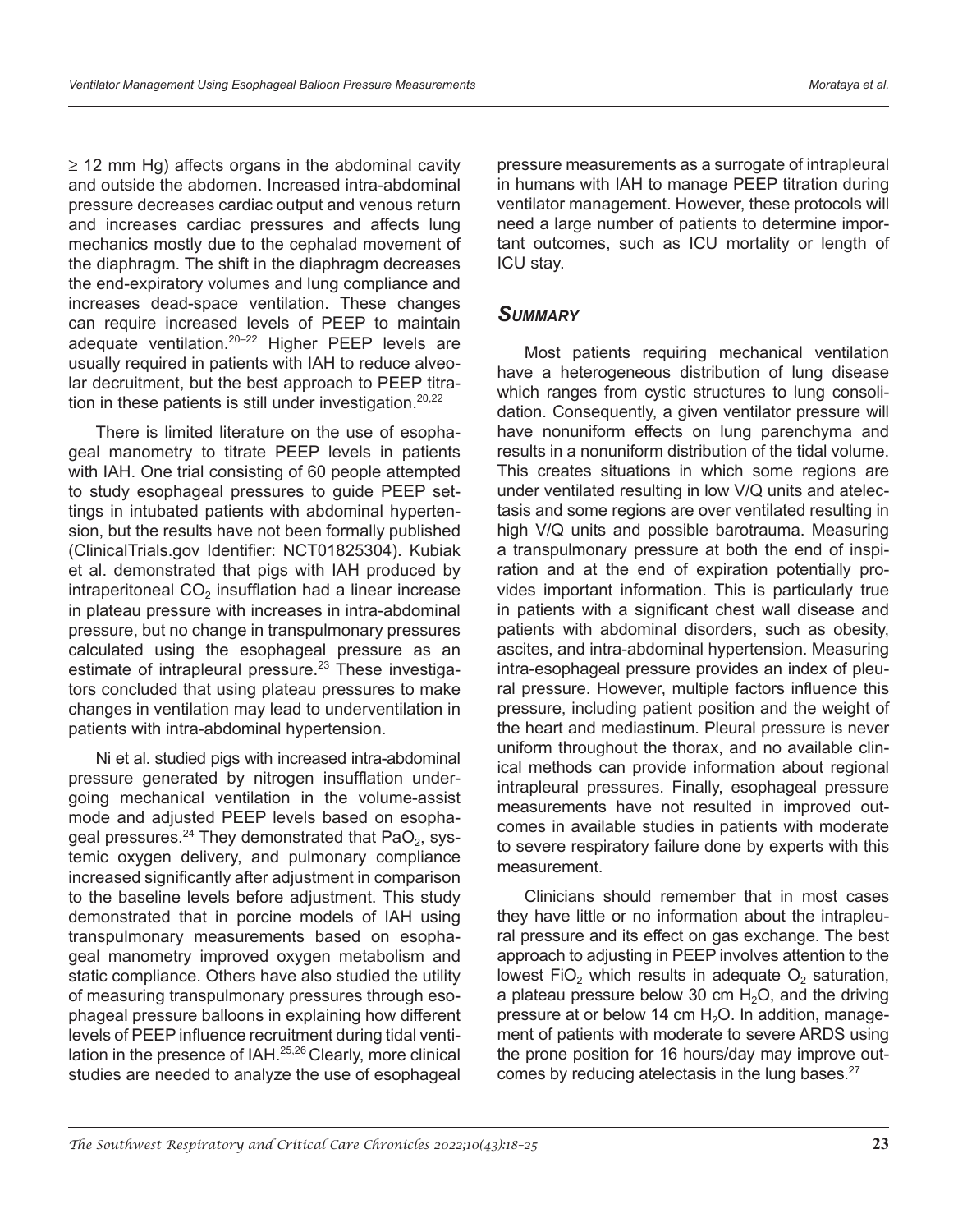**Article citation:** Morataya C, Armin S, Nugent K. Ventilator management using esophageal balloon pressure measurements. The Southwest Respiratory and Critical Care Chronicles 2022;10(43):18–25

**From:** Department of Internal Medicine, Texas Tech University Health Sciences Center, Lubbock, Texas **Submitted:** 4/1/2022

#### **Accepted:** 4/9/2022

```
Conflicts of interest: none
```
This work is licensed under a Creative Commons Attribution-ShareAlike 4.0 International License

### *References*

- **1.** Lai-Fook SJ. Pleural mechanics and fluid exchange. Physiol Rev 2004;84(2):385–410.
- **2.** Akoumianaki E, Maggiore SM, Valenza F, et al. The application of esophageal pressure measurement in patients with respiratory failure. Am J Respir Crit Care Med 2014;189(5): 520–31.
- **3.** Beitler JR, Sarge T, Banner-Goodspeed VM, et al. Effect of titrating positive end-expiratory pressure (PEEP) with an esophageal pressure-guided strategy vs an empirical high  $PEEP-Fio<sub>2</sub> strategy on death and days free from mechanism$ cal ventilation among patients with acute respiratory distress syndrome: a randomized clinical trial. JAMA 2019;321(9): 846–857.
- **4.** Sarge T, Baedorf-Kassis E, Banner-Goodspeed V, et al. Effect of esophageal pressure-guided positive end-expiratory pressure on survival from acute respiratory distress syndrome: a risk-based and mechanistic reanalysis of the EPVent-2 Trial. Am J Respir Crit Care Med 2021;204(10):1153–1163.
- **5.** Dianti J, Tisminetzky M, Ferreyro BL, et al. Association of PEEP and lung recruitment selection strategies with mortality in acute respiratory distress syndrome: a systematic review and network meta-analysis. Am J Respir Crit Care Med 2022 DOI: 10.1164/rccm.202108–1972OC.
- **6.** Cavalcanti AB, Suzumura É, Laranjeira LN, et al. Effect of lung recruitment and titrated positive end-expiratory pressure (PEEP) vs low PEEP on mortality in patients with acute respiratory distress syndrome: a randomized clinical trial. JAMA 2017;318(14):1335–1345.
- **7.** Hodgson CL, Cooper DJ, Arabi Y, et al. Maximal recruitment open lung ventilation in acute respiratory distress syndrome (PHARLAP). a phase II, multicenter randomized controlled clinical trial. Am J Respir Crit Care Med 2019;200(11): 1363–1372.
- **8.** Baedorf Kassis E, Talmor D. Clinical application of esophageal manometry: how I do it. Crit Care 2021;25(1):6. DOI: 10.1186/s13054-020-03453-w.
- **9.** Rugg C, Schmid S, Kreutziger J, Ströhle M. Assessing transpulmonary pressure via direct pleural manometry. Ann Intensive Care 2020;10(1):100. DOI: 10.1186/s13613- 020-00718-z.
- **10.** Piraino T, Cook DJ. Optimal PEEP guided by esophageal balloon manometry. Respir Care 2011;56(4):510–3.
- **11.** Daoud EG, Yamasaki KH, Nakamoto K, et al. Esophageal pressure balloon and transpulmonary pressure monitoring in airway pressure release ventilation: a different approach. Can J Respir Ther 2018;54(3):62–65.
- **12.** Sy E, Rao J, Zacharias S, et al. Esophageal balloon-directed ventilator management for postpneumonectomy acute respiratory distress syndrome. Case Rep Crit Care 2021;2021: 6678080. DOI: 10.1155/2021/6678080.
- **13.** Mauri T, Yoshida T, Bellani G, et al. Esophageal and transpulmonary pressure in the clinical setting: meaning, usefulness and perspectives. Intensive Care Med 2016;42(9):1360–73.
- **14.** Massion PB, Berg J, Samalea Suarez N, et al. Novel method of transpulmonary pressure measurement with an air-filled esophageal catheter. Intensive Care Med Exp 2021;9(1):47. DOI: 10.1186/s40635-021-00411-w.
- **15.** Beda A, Güldner A, Carvalho AR, et al. Liquid- and airfilled catheters without balloon as an alternative to the airfilled balloon catheter for measurement of esophageal pressure. PLoS One 2014;9(9):e103057. DOI: 10.1371/journal. pone.0103057.
- **16.** Owens RL, Campana LM, Hess L, et al. Sitting and supine esophageal pressures in overweight and obese subjects. Obesity (Silver Spring) 2012;20(12):2354–60.
- **17.** Behazin N, Jones SB, Cohen RI, et al. Respiratory restriction and elevated pleural and esophageal pressures in morbid obesity. J Appl Physiol (1985) 2010;108(1):212–8.
- **18.** Mezidi M, Daviet F, Chabert P, et al. Transpulmonary pressures in obese and non-obese COVID-19 ARDS. Ann Intensive Care 2020;10(1):129. DOI: 10.1186/s13613-020- 00745-w.
- **19.** Obi ON, Mazer M, Bangley C, et al. Obesity and weaning from mechanical ventilation-an exploratory study. Clin Med Insights Circ Respir Pulm Med 2018;12:1179548418801004. DOI: 10.1177/1179548418801004.
- **20.** Fiedler MO, Deutsch BL, Simeliunas E, et al. Effect of moderate elevated intra-abdominal pressure on lung mechanics and histological lung injury at different positive endexpiratory pressures. PLoS One 2020;15(4):e0230830. DOI: 10.1371/journal.pone.0230830.
- **21.** Regli A, Pelosi P, Malbrain MLNG. Ventilation in patients with intra-abdominal hypertension: what every critical care